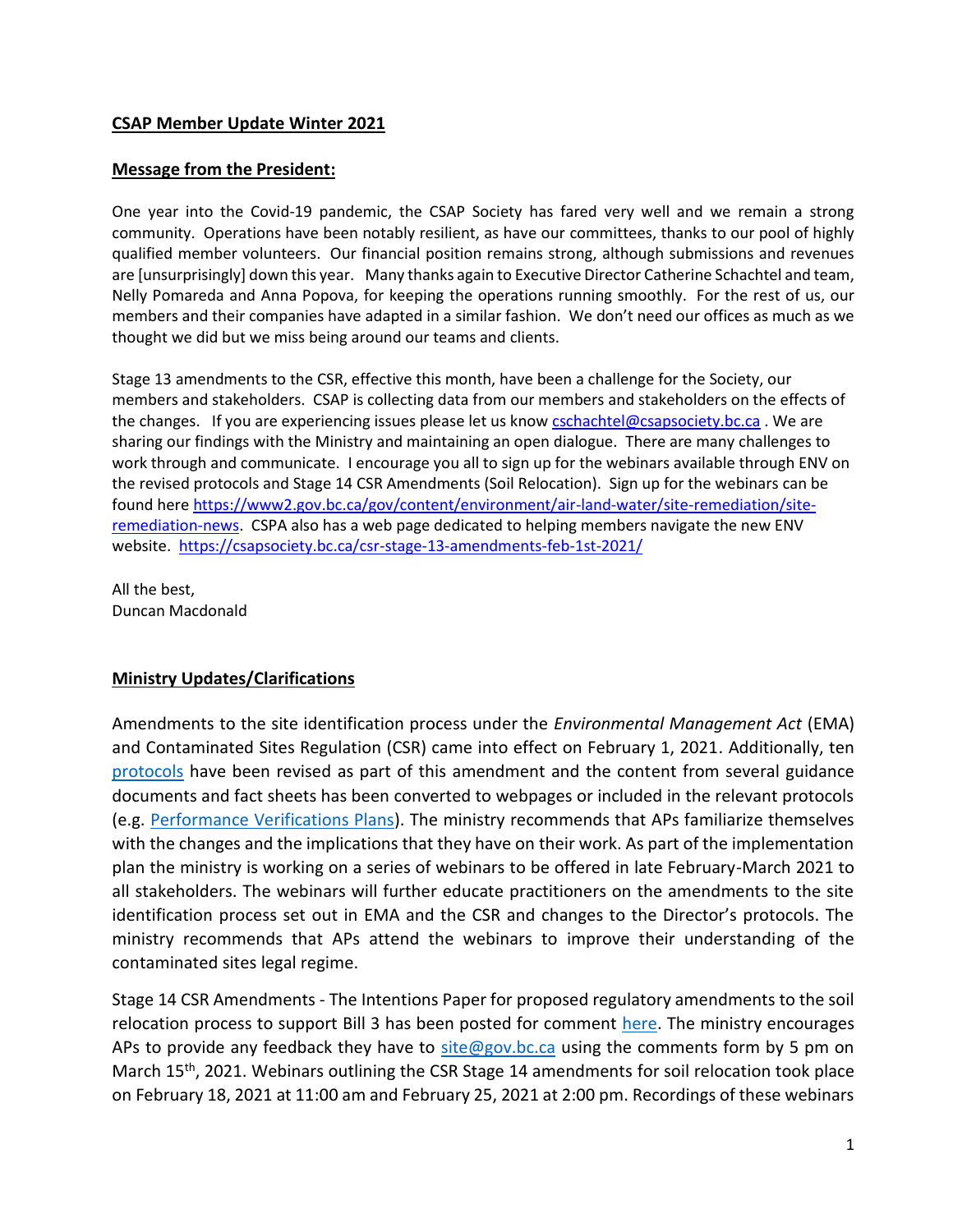will be available at a later date. Visit the ministry's 'Site remediation news' webpage for information on how to register for the webinars.

Professional Reliance Operations Update - The majority of the provisions under the *Professional Governance Act* (PGA) were enacted by the provincial government on February 5th, 2021. Schedules to the PGA replace the legislation that previously governed professionals who are registrants of the following regulatory bodies:

- Association of BC Forest Professionals (ABCFP)
- Applied Science Technologists and Technicians of BC (ASTTBC)
- BC Institute of Agrologists (BCIA)
- College of Applied Biology (CAB)
- Association of Professional Engineers and Geoscientists of BC, known as Engineers and Geoscientists BC (EGBC).

These regulatory bodies have updated their existing bylaws to align with the requirements of the PGA. APs are advised to check with their professional associations for further details on the PGA updates.

A summary of previous Ministry Clarifications is available [here.](https://csapsociety.bc.ca/wp-content/uploads/Ministry-Updates-Fall-2020-to-Summer-2012.pdf)

#### **Performance Assessment and Detailed & Administrative Committee Updates:**

PAC is working with BC ENV to confirm the best path forward on submissions made after the CSR Stage 13 Amendments came into effect on February 1, 2021. This includes possibly streamlining P6 Preapprovals for Wide Area Fill and Flow Through/To sites and clarifying any P12 issues as it may relate to managing 'High Risk' sites. PAC will not have all of the answers that may arise out of current Performance Assessment, but CSAP and BC ENV are committed to working together to help expedite submissions in light of the recent regulatory changes. Prior to making a submission, members should familiarize themselves with the changes and seek opinion from colleagues is support of key decisions on the need for P6 Preapprovals or BC ENV involvement.

#### **Screening Updates**

#### **Preliminary Screening**

The Administrative Screener reminds you that a new SoSC fillable PDF has been released by ENV and must be used by Submitting AP's. In addition, new SRCR, NoOM and NOIR have also been released and are fillable PDF and are also required for regulatory submissions. Members are reminded to visit the CSAP and ENV websites to download these forms.

#### **Detailed Screening**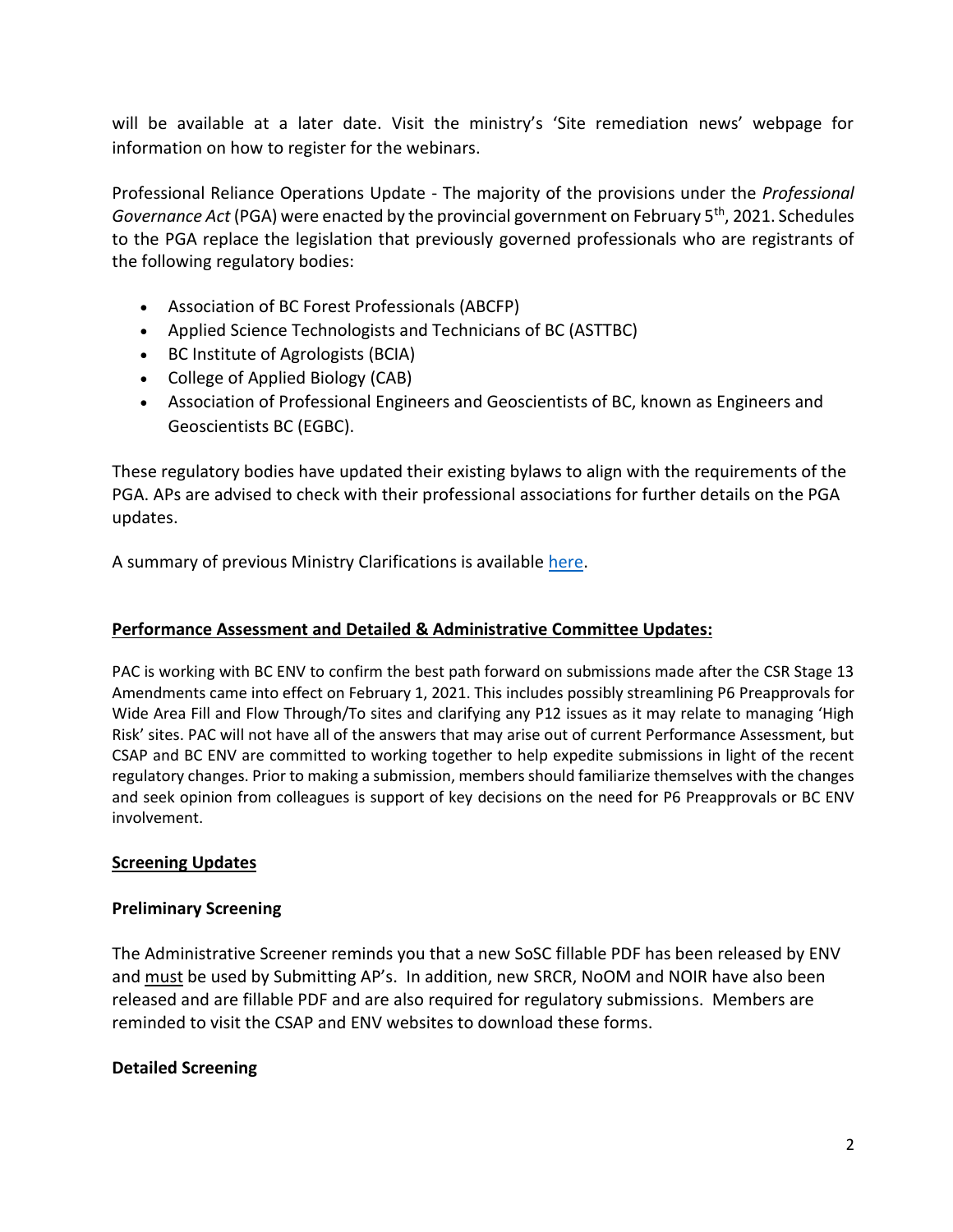### **Local Background**

Instruments have recently been seen which reference "Regional Background" in Schedule C of the Instrument. Submitting AP's are reminded that the correct terminology is "Local Background" as referenced in Section 6(2)l of the EMA. Only in P4 does doe these substances get referenced as regional and in Section 2 states" "This protocol provides regional background concentration estimates for specified inorganic substances in soil in British Columbia as well as procedures for establishing local background concentrations in soil on a site-specific basis for use under the Contaminated Sites Regulation.

### **Forms for AP Submissions**

AP's are reminded that current forms must be used in submissions. Please check the ENV website to ensure you are using the most recent SoSC, SCRC, NoOM, NOIR and others. Older version of the forms submitted to ENV prior to Feb 1<sup>st</sup> are acceptable however the latest version of the SoSC must be used.

The instrument templates are currently under revision and are anticipated to be released in the Spring so please watch the CSAP Website

## **Technical Review Committee Updates:**

The TRC has been working on the following projects over the past three months:

**CSAP Guidance for Assessment of Soil Vapor and Ambient Air Phase 3** - A competitive RFP process was run in late Fall 2020 and resulted in the awarding of the next phase of the soil vapor guidance to the team of Millennium EMS Solutions and Hers Environmental. Phase 3 of the vapor guidance will focus on five topics:

- Collecting samples representative of future conditions
- Sampling methodology/procedures (e.g., flow rates, purge volumes)
- Waste oil vapor PCOCs and their refinement
- Implementation of biodegradation attenuation adjustment divisor (BAAD)
- Sampling to determine preferential pathways in utility corridors

The draft report will be completed by May 2021, with the final report expected to be completed by the Fall.

**Review of 10 Draft ENV Protocols** – The TRC engaged 18 Approved Professionals with a wide variety of experience from 12 firms to complete technical reviews of the draft Protocols on behalf of the CSAP Society. The review comments provided are available in the [Member Services](https://can01.safelinks.protection.outlook.com/?url=https%3A%2F%2Fwww.csapsubmissions.com%2F&data=04%7C01%7CChristine_Thomas%40golder.com%7C81ee319611764daba64b08d8b8a9f25c%7C46b66e8634824192842f3472ff5fe764%7C1%7C0%7C637462387343941371%7CUnknown%7CTWFpbGZsb3d8eyJWIjoiMC4wLjAwMDAiLCJQIjoiV2luMzIiLCJBTiI6Ik1haWwiLCJXVCI6Mn0%3D%7C2000&sdata=F7aF60IfssGVLpcTH82bT6e%2Boi3XtPmmF8QlwP9t8do%3D&reserved=0) on the CSAP website. ENV responses to comments have not been issued yet, but are forthcoming.

**Review of ENV Soil Relocation Intention Paper** – As part of the upcoming Stage 14 amendments to the CSR, ENV is proposing significant changes to the soil relocation process and recently released an intentions paper outlining the changes. The TRC has organized a review of the Soil Relocation Intention paper. Comments are due to ENV by 15 March and will be posted to the CSAP website when completed.

**Arsenic in soil background assessment** –As a result of the Stage 10 Amendments, practitioners identified that arsenic in soil is a challenge to manage at their sites. This issue was communicated to ENV and they asked CSAP to collect some more information on the issue. Over the summer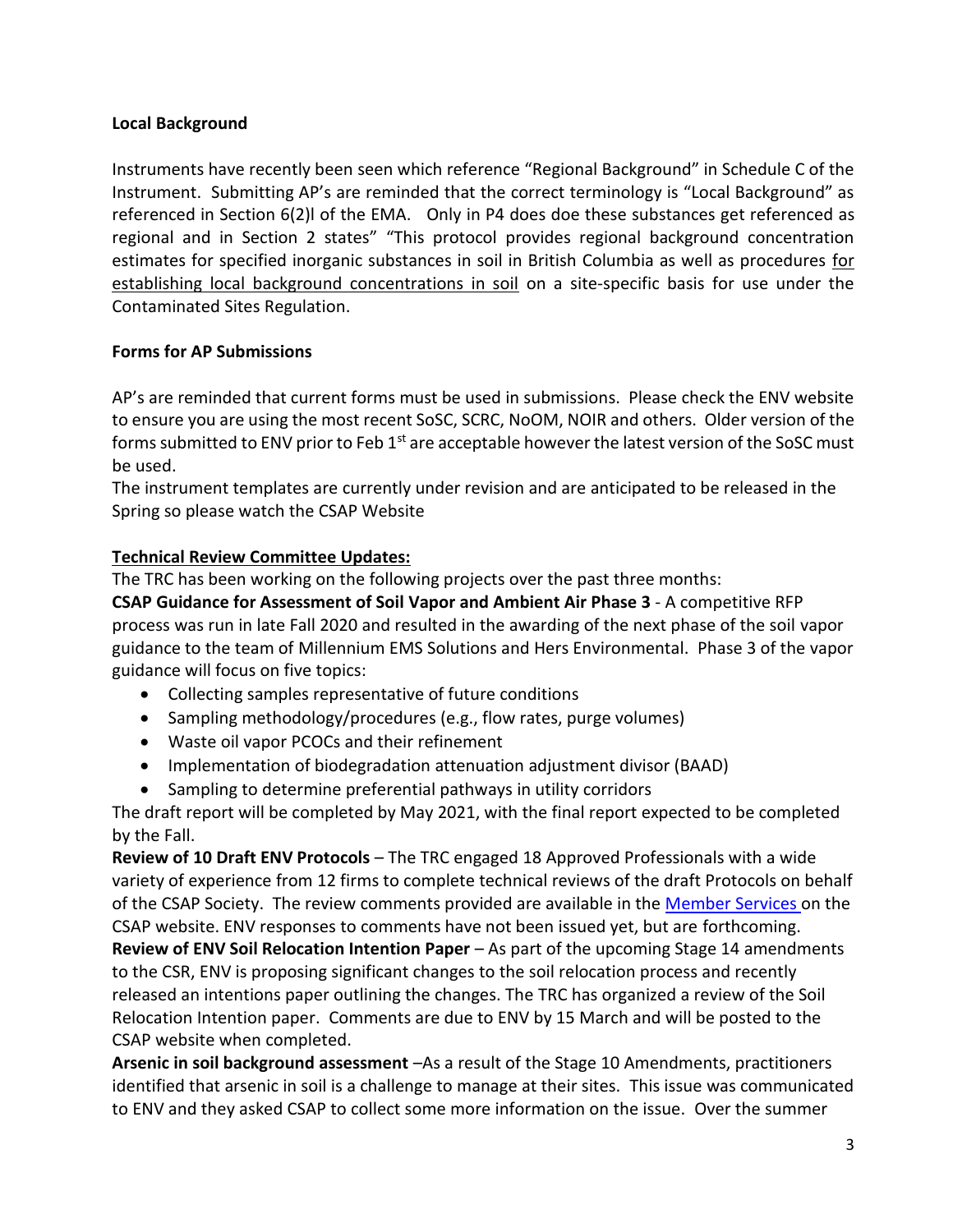the TRC polled our members to collect some more information and the results were shared with ENV. The next step is a workshop with ENV and a few CSAP members to discuss the information and identify next steps. The workshop that was originally scheduled for the fall was delayed due to the election but is now rescheduled for early March.

As a final note, the TRC is involved in helping administer the CSAP scholarships. CSAP awards three scholarships annually to graduates studying in the area of contaminated site investigation and remediation. The deadline to apply is 31 March. If you know of a suitable applicant, please direct them to our website [here](https://csapsociety.bc.ca/about/scholarships/) to find out more information and download the application. Scholarships will be awarded in May and announced at our Spring AGM.

If you have any suggestions for a topic that the TRC could tackle, please contact Christine [Thomas,](mailto:christine_thomas@golder.com) Chair of the TRC.

## **Membership Committee Updates:**

### **Salute to retiring CSAP member**

John Balfour Alexander Bath Colin Dunwoody Jim Malick Robert McLenehan Jerry Naus James West We wish you all the best. Thank you for your time in CSAP.

### **Request for Examination Development Volunteers**

The Membership Committee invites interested AP's to put their name forward to volunteer as part of the examination process. The exam development panel will be selected based on experience and a range of locations and company affiliations.

**Exam Developer:** The time commitment is as follows:

• New volunteers 2-hours webinar on March 19.

### **[2 billable hour]**

• Write 2 exam questions by Friday April 16th, write 3 exam question by Friday June **25th.** This is a firm deadline; no extensions will be made.

### **[10 billable hours]**

• Attend a 2.5-hour writing workshop on Tue April 27 (Numerical); Wed April 28 (Regulatory), and; Thu April 29 (Risk).

## **[2.5 billable hours]**

- Peer review of questions
- Attend a 1.5-day exam development workshop on September: 14 & 15 (Numerical); 16 & 17 (Regulatory), and; 20 & 21 (Risk)
	- **[13 billable hours]**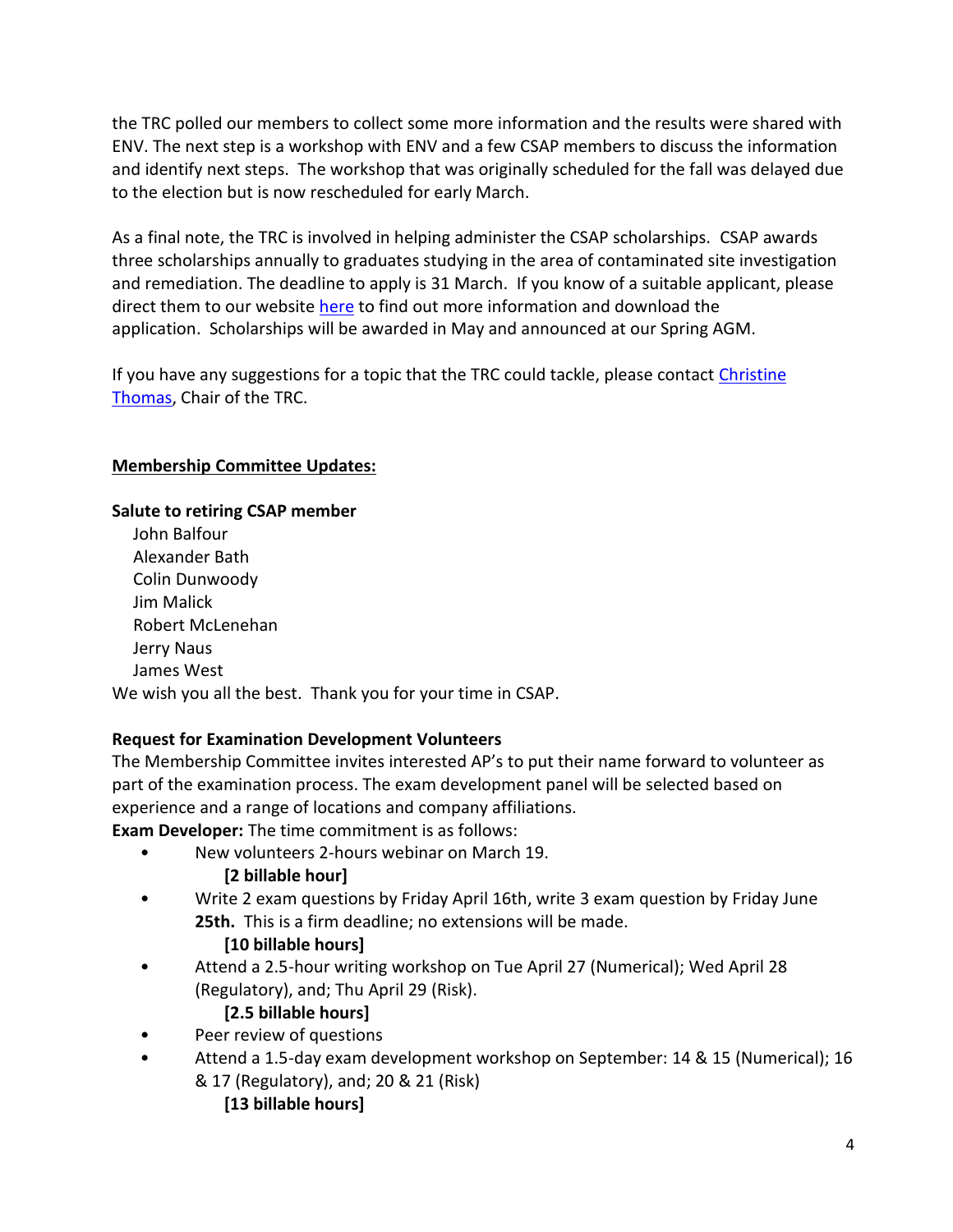### **Request for Experience Reviewers**

The Membership Committee invites interested AP's to put their name forward to review new candidate's' work experience and provide a recommendation.

We encourage past and present Exam Developers volunteers to be Experience Reviewers too. **Experience Reviewer:** The time commitment is as follows:

- Experience Reviewers are paired to review each candidate's experience presentation **[maximum 4 billable hours per review]**
- CSAP encourages the reviewers to request further information to the candidates if necessary, and to interview them in case they still have doubts and the documents do not suffice for the application resolution

## **[billable time dependent on case-by-case basis]**

• Provide experience review results **Due date July 16th**

**Please indicate clearly which category of Experience Reviewer or Exam Developer (Numerical, Regulatory, Risk)** you are interested in by emailing back to [npomareda@csapsociety.bc.ca.](mailto:npomareda@csapsociety.bc.ca)

### **To remain a CSAP member in good-standing**

- Enter mandatory professional development hours through the **CSAP Member Services platform** by Dec 31<sup>st</sup> every year. There are two ways to enter PD hours:
	- a. [By type](https://urldefense.proofpoint.com/v2/url?u=http-3A__csapsociety.bc.ca_wp-2Dcontent_uploads_CSAP-2DPD-2DHours-2DReport-2Dtwo-2Dways-2Dto-2Dreport-5Ftype.pdf&d=DwMFAg&c=ukT25UmkSFgENae3bmQPWw&r=-bMaZSORcXlCCxFC6lQUwlIlltBMph2b4mG3HlzUNa48h0FYQcd9YFIKm7ZUoA4Q&m=A1Iftlm_nJR4-uxDNxfL192nEf_e7qvd7gu8hIUCQb8&s=wTBfmhICehtdaEu3IMBX9Hdtt0QA9jy-kx_lezqQUtI&e=)
	- b. [By event](https://urldefense.proofpoint.com/v2/url?u=http-3A__csapsociety.bc.ca_wp-2Dcontent_uploads_CSAP-2DPD-2DHours-2DReport-2Dtwo-2Dways-2Dto-2Dreport-5Fevent.pdf&d=DwMFAg&c=ukT25UmkSFgENae3bmQPWw&r=-bMaZSORcXlCCxFC6lQUwlIlltBMph2b4mG3HlzUNa48h0FYQcd9YFIKm7ZUoA4Q&m=A1Iftlm_nJR4-uxDNxfL192nEf_e7qvd7gu8hIUCQb8&s=0WLtjV-7urPsDSMRfCMaOtY5jiF2PTlzIOfWH_TPZVw&e=)

Great job everyone for entering their PD hours for 2020! The on-line manager is continually being updated to make this process easier. We are working on it!

- Pay annual CSAP Membership fees (invoices will be issued in April, fix deadline for payment is June 30<sup>th</sup>- late fee will be charged after that day;
- Provide proof of and maintain liability insurance (when insurance expires);
- Provide proof of good standing with parent professional organization; **AND**
- If your membership is up for renewal, submit one recommendation for a legal instrument through CSAP must have been submitted over the last three-year period.

An AP will not be allowed to practice as an AP unless ALL of these requirements are met.

### **Professional Development Committee Updates:**

### **WEBINARS**

CSAP hosted a Special Webinar on Feb 9th on Review of Professional Practice and New Regulation of Firms with special guest speaker Stuart Nash of the Engineers and Geoscientists British Columbian (EGBC) and AP Vijay Kallur. There are plenty of changes on the way at EGBC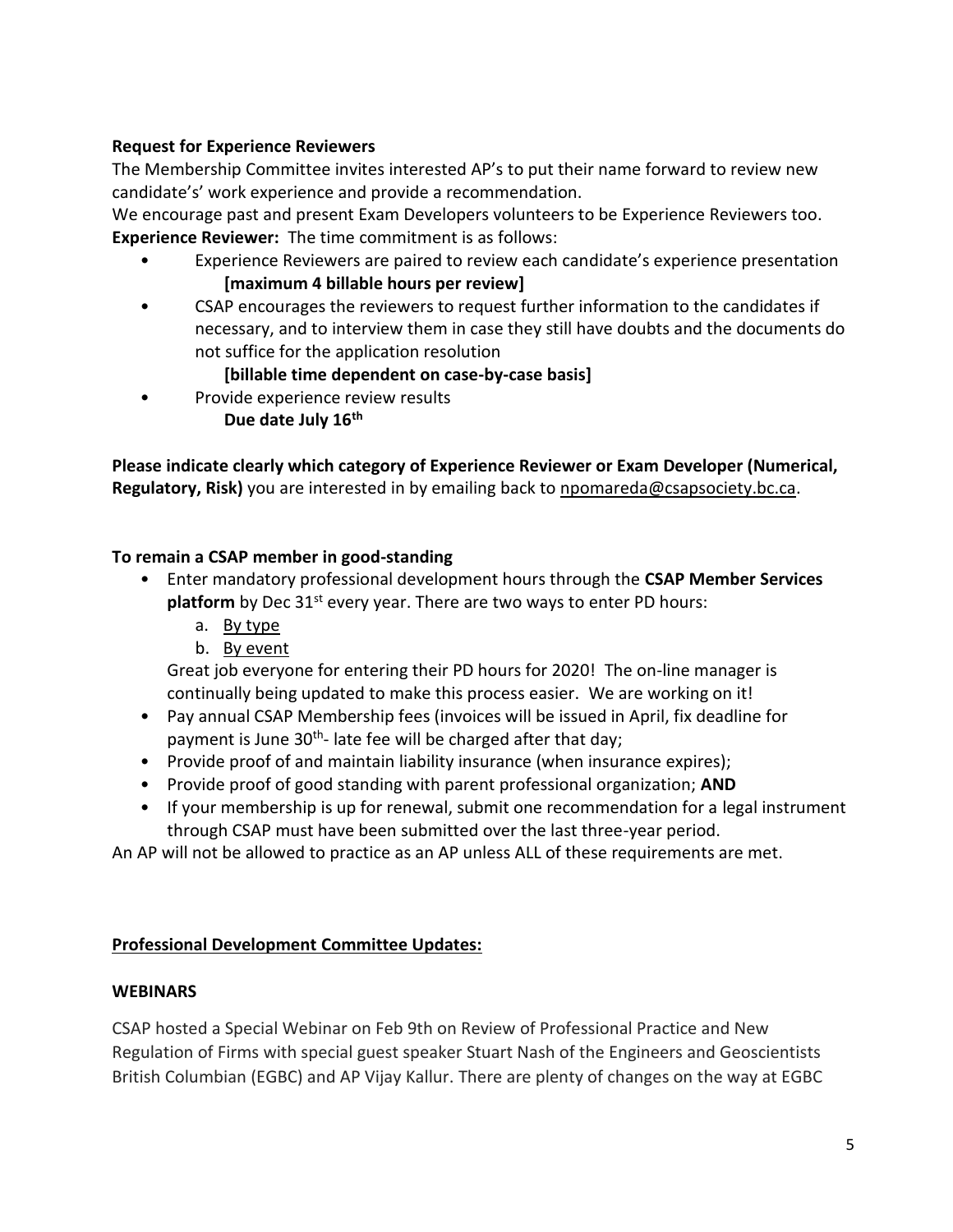that will affect many APs. If you missed this important webinar, please view the recording at your leisure by clicking here:

<https://csapsociety.bc.ca/members/pd-webinars/>

**You'll also find recordings of past webinars:**

- **P22 and TG4 Soil Vapour**
- **PREPARING A CSAP SUBMISSION**
- **OMNIBUS STANDARDS REVIEW: REAL DATA – REAL RESULTS**
- **SLRA and GROUNDWATER MODELS**
- **PA and DETAILED SCREENING - Lessons Learned**
- **DETAILED ADMINISTRATIVE SCREENING**
- **TG4 and Trench Worker Attenuation Factors**

You probably have heard about upcoming ENV webinars on topics related to the Stage 13 CSR Amendments effective February 1, 2021 and the proposed Stage 14 Amendments. We encourage you to register for these webinars at

[https://www2.gov.bc.ca/gov/content/environment/air-land-water/site-remediation/site](https://www2.gov.bc.ca/gov/content/environment/air-land-water/site-remediation/site-remediation-news)[remediation-news](https://www2.gov.bc.ca/gov/content/environment/air-land-water/site-remediation/site-remediation-news) and find out the latest from ENV. If you have any questions or comments on these webinars or issues you would like to see addressed by the webinars, we'd be happy to forward them on to ENV.

And YES, we are working on new webinars on topics and will be setting these up after the ENV series is complete.

If you have an idea for a webinar, please send it along to CSAP!

### **Annual General Meeting**

Planning is underway for CSAP's Annual General Meeting (AGM) to be held virtually on *June 9 & 10 am 2021*. This promises to another good one, and will include presentations on on-going CSAP initiatives and ministry updates. We are pleased to announce that Scott Orth will be one of our speakers at the AGM. Scott will be sharing tools and skills to help people stay resilient through these ongoing challenging times. His talk promises to be an engaging mix of neuroscience, mindfulness and Stoic philosophy, all aimed at providing you with practical, nononsense tools that work. Scott's early career was as a hydrogeologist and included a number of years doing contaminated sites work. Today he is a mindfulness coach and trainer and the owner of [Mindful Wisdom Inc.](http://www.mindfulwisdom.ca/) He gives busy professionals the tools they need to focus on what matters most and live the life they want. He does this by teaching them strategies to respond to the challenges in their day more mindfully, allowing them to be more focused, productive and happier. In case you missed it, here is a link to a recent article by Scott entitled No Bad Days! [Just Good Choices and Better Habits.](https://www.mindfulwisdom.ca/blog/2021/1/11/no-bad-days-just-good-choices-and-better-habits) You can find additional articles on his [website blog](https://www.mindfulwisdom.ca/blog)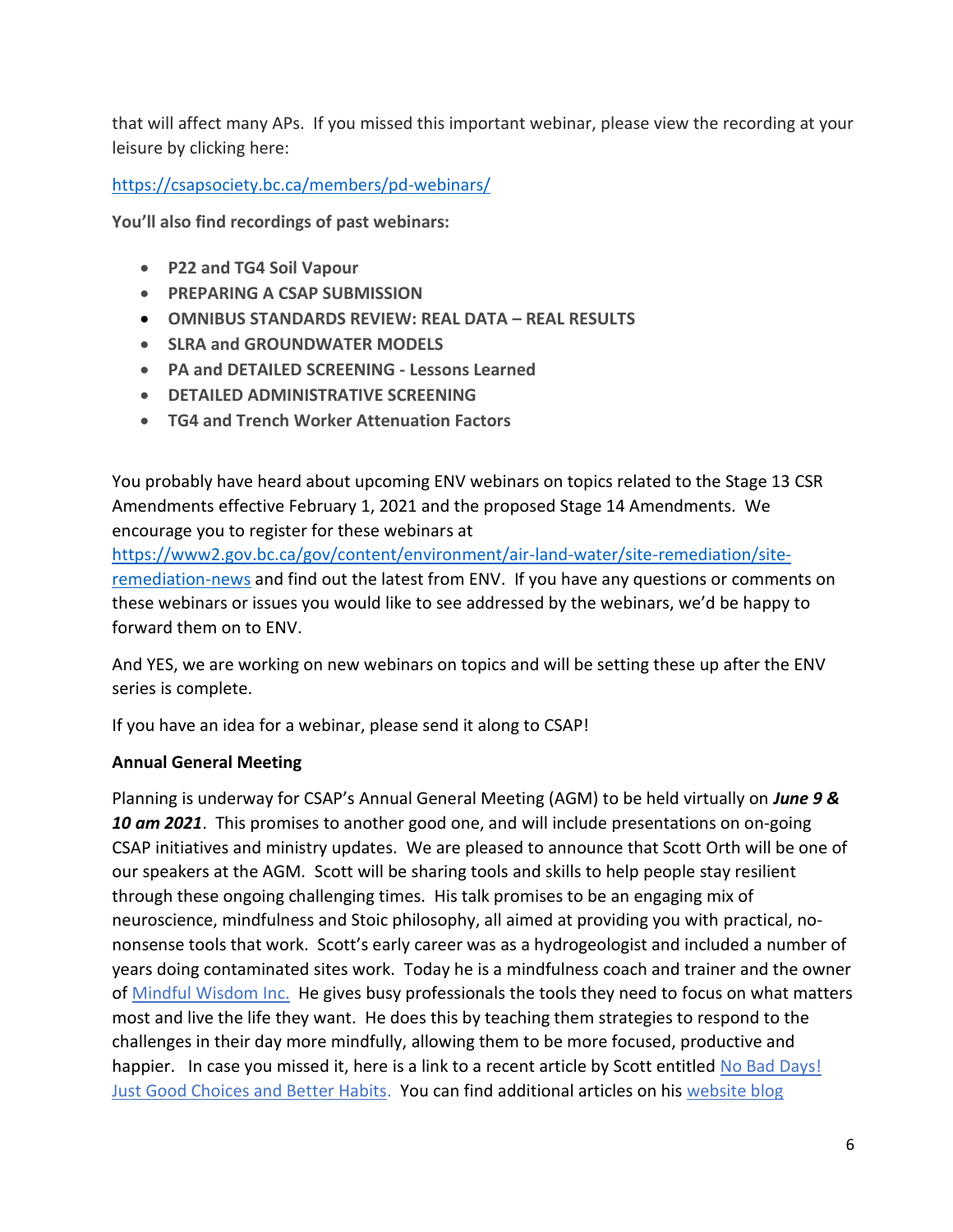If you'd like to view past webinars, simply go to our website and view their recordings [here.](https://csapsociety.bc.ca/members/pd-webinars/) If you have an idea for a webinar, please email [csapcommunications@csapsociety.bc.ca.](mailto:csapcommunications@csapsociety.bc.ca)

## **Putting the E in ESG – how will ESG affect the way you do business? Tony Crossman, CSAP Director**

Although the pandemic has focused our attention on health issues, one issue that I emerging as a leading issue is ESG; and the environmental hot issue for ESG is climate change. It's important to know what it is, where this is going and how this may affect you.

- **What is ESG?** Environmental, Social and Governance, more commonly known as "ESG", or responsible or sustainable investing, refers to a set of criteria that investors use to evaluate companies that they are looking to invest in. Environmental criteria can include things such as a company's energy use, waste, pollution and natural resource use. The criteria can also be used to evaluate environmental risks that a company may face and how the company is managing those risks. For example, issues relating to the company's ownership of contaminated land, how it disposes of hazardous waste or manages toxic emissions, and risks the company may face due to climate change.
- **Why does it matter?** Investors are increasingly using ESG as a tool to evaluate the risks of investing in a company.
- **What is happening?** Public companies are required to disclose all material information affecting their business; and environmental information may be material. In a review of disclosure, it was found that Canadian companies use boilerplate language or have minimal environmental information. The failure to disclose environmental risks has prompted legal action for better disclosure.
- **What is the hot environmental issue for ESG?** Climate change has been identified as the most significant material environmental risk for many businesses. As the former Bank of Canada and the Bank of England, Mark Carney, was quoted as saying: "We can't self-isolate from climate change."

The Canadian Securities Administrators (the "CSA"), recently issued a staff notice on "Reporting [of Climate Change related Risks](https://www.bcsc.bc.ca/Securities_Law/Policies/Policy5/PDF/51-358__CSA_Staff_Notice___August_1__2019/)" which reinforces and expands upon the guidance provided in CSA Staff Notice 51-333 ["Environmental Reporting Guidance"](https://www.bcsc.bc.ca/Securities_Law/Policies/Policy5/PDF/51-333__CSA_Staff_Notice___October_27__2010/). These material risks relate to both physical risk (such as extreme weather events or rising sea levels), and material risk the business faces in the transition to a low-carbon economy (including reputational risk, policy risk, regulatory risk and market risk, among others). In response, many companies are going beyond what is required by the law, and many are committing to net-zero emissions as a way to lead by example. This, in turn, may mean capital expenditures to reduce emissions and move to a low carbon economy (through process, technology, innovation), adaptations to changing conditions (eg sea level rise), requiring suppliers to make similar commitments, and buying offsets or credits.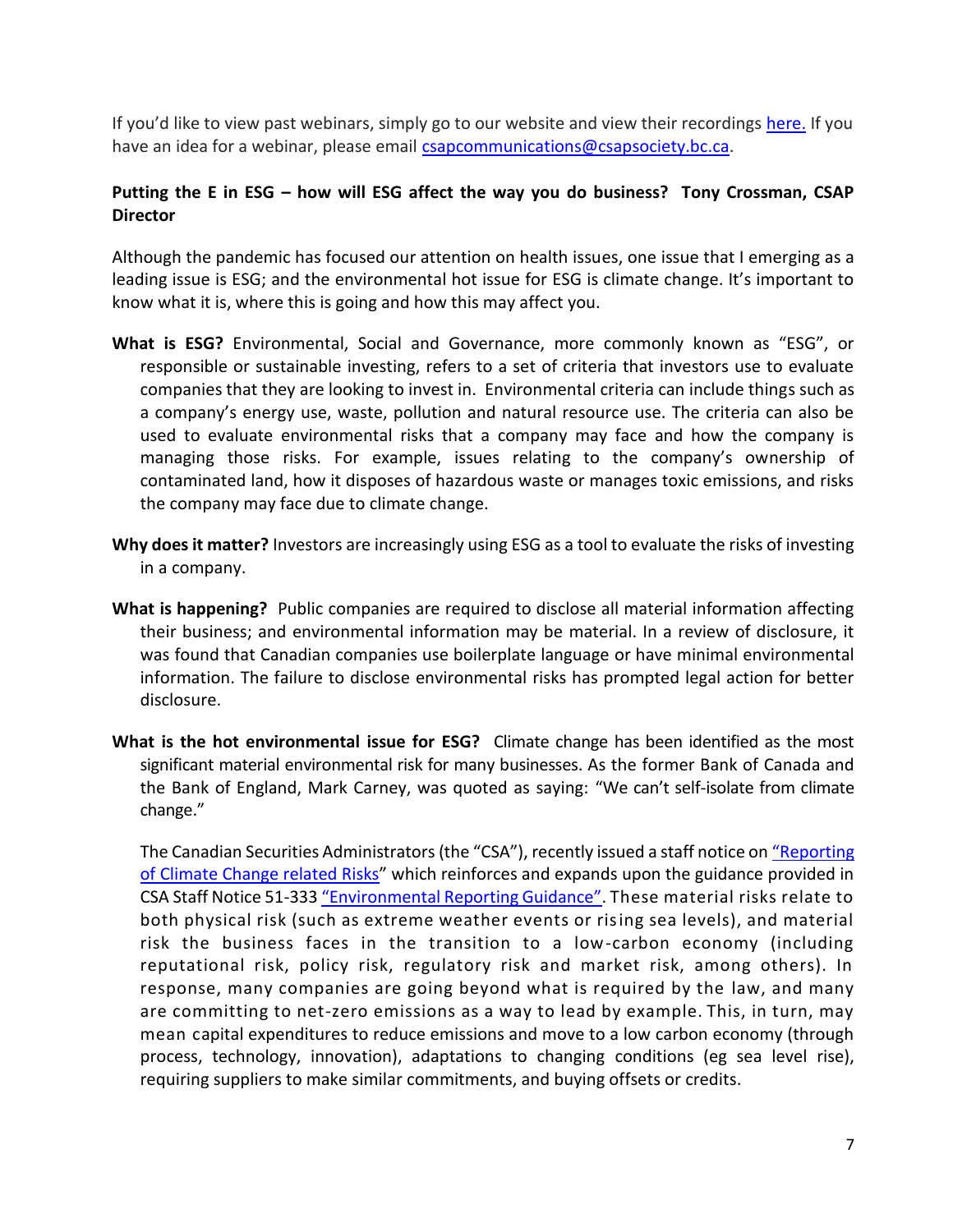**What does the future hold?** Looking forward, we are likely to see this reporting become more standardized, more regularly required (whether by shareholders or regulators); increased shareholder activism; and generally, ESG playing a more significant role and driver in business decisions.

## **The BC Environmental Laboratory Technical Advisory Committee Update, Cindy Ott CSAP representative**

The BC Environmental Laboratory Technical Advisory Committee (BCELTAC) Bio accessibility Subcommittee is in the final stages of completing a round robin study to determine oral bio accessibility of arsenic and lead in two standard reference materials (SRMs) using an in vitro bio accessibility assay (IVBA). The IVBA is an approach for providing data for eventual estimation of the oral relative bioavailability (RBA) of these metals for use in human health risk assessment. The overall purpose of this study is to determine the suitability and acceptability of the samples as SRMs as part of a validated IVBA method for arsenic and lead for eventual inclusion by BC ENV in the BC Environmental Laboratory Manual. In a future phase of study, soil samples from contaminated sites in British Columbia will be evaluated (BCELTAC and the CSAP Society will be reaching out for volunteer submission of samples). Many thanks to Ross Wilson the CSAP representative on the sub committee.

There are new lab methods posted on the ENV website. APs may be interested in the following methods have undergone a public review process and are awaiting director's approval.

- 1. [Silica Gel Cleanup of Extractable Petroleum Hydrocarbons](https://eur01.safelinks.protection.outlook.com/?url=https%3A%2F%2Fwww2.gov.bc.ca%2Fassets%2Fgov%2Fenvironment%2Fresearch-monitoring-and-reporting%2Fmonitoring%2Femre%2Fmethods%2Fsilica_gel_cleanup_of_extractable_petroleum_hydrocarbons_-_prescriptive_-_draft.pdf&data=04%7C01%7C%7C41dacc3014e24900a10a08d8d3a94f7a%7C109cec53a87742eb93e8b9f5c282ba38%7C0%7C1%7C637492071426803730%7CUnknown%7CTWFpbGZsb3d8eyJWIjoiMC4wLjAwMDAiLCJQIjoiV2luMzIiLCJBTiI6Ik1haWwiLCJXVCI6Mn0%3D%7C1000&sdata=yrh%2Beqw2K8TvtUG0heIBgUt1d%2F5PCVTtYsi5wwfjb%2FM%3D&reserved=0)  Prescriptive (PDF)
- 2. [Tetraethyl Lead in Water](https://eur01.safelinks.protection.outlook.com/?url=https%3A%2F%2Fwww2.gov.bc.ca%2Fassets%2Fgov%2Fenvironment%2Fresearch-monitoring-and-reporting%2Fmonitoring%2Femre%2Fmethods%2Ftetraethyl_lead_in_water_-_pbm_-_draft.pdf&data=04%7C01%7C%7C41dacc3014e24900a10a08d8d3a94f7a%7C109cec53a87742eb93e8b9f5c282ba38%7C0%7C1%7C637492071426813698%7CUnknown%7CTWFpbGZsb3d8eyJWIjoiMC4wLjAwMDAiLCJQIjoiV2luMzIiLCJBTiI6Ik1haWwiLCJXVCI6Mn0%3D%7C1000&sdata=0vNbZ%2BPkqM0xMR0XCV%2FVfXZXCLZ3lE8uM5Li0yQgeek%3D&reserved=0)  PBM (PDF)
- 3. [Tetraethyllead in Soil](https://eur01.safelinks.protection.outlook.com/?url=https%3A%2F%2Fwww2.gov.bc.ca%2Fassets%2Fgov%2Fenvironment%2Fresearch-monitoring-and-reporting%2Fmonitoring%2Femre%2Fmethods%2Ftetraethyllead_in_soil__pbm_-_draft.pdf&data=04%7C01%7C%7C41dacc3014e24900a10a08d8d3a94f7a%7C109cec53a87742eb93e8b9f5c282ba38%7C0%7C1%7C637492071426823647%7CUnknown%7CTWFpbGZsb3d8eyJWIjoiMC4wLjAwMDAiLCJQIjoiV2luMzIiLCJBTiI6Ik1haWwiLCJXVCI6Mn0%3D%7C1000&sdata=1jCb2ozm6EDa7itpYsZL%2FC8CqgYiBd3imTus8ikn5ko%3D&reserved=0)  PBM (PDF)

Also, the following method has been posted for review and may not be used for numeric submissions but there may be projects where it may be used for risk-based submissions: [Determination of Sodium and Chloride Pore Water Concentrations of Peat/Muskeg](https://eur01.safelinks.protection.outlook.com/?url=https%3A%2F%2Fwww2.gov.bc.ca%2Fassets%2Fgov%2Fenvironment%2Fresearch-monitoring-and-reporting%2Fmonitoring%2Femre%2Fmethods%2Fdetermination_of_na_and_cl_pore_water_concentrations_of_peat_muskeg-_prescriptive.pdf&data=04%7C01%7C%7C41dacc3014e24900a10a08d8d3a94f7a%7C109cec53a87742eb93e8b9f5c282ba38%7C0%7C1%7C637492071426823647%7CUnknown%7CTWFpbGZsb3d8eyJWIjoiMC4wLjAwMDAiLCJQIjoiV2luMzIiLCJBTiI6Ik1haWwiLCJXVCI6Mn0%3D%7C1000&sdata=sbYzC7Frieo2F1L0qeaPO%2FThceF3jupa5jQPz46F4V4%3D&reserved=0) – [Prescriptive](https://eur01.safelinks.protection.outlook.com/?url=https%3A%2F%2Fwww2.gov.bc.ca%2Fassets%2Fgov%2Fenvironment%2Fresearch-monitoring-and-reporting%2Fmonitoring%2Femre%2Fmethods%2Fdetermination_of_na_and_cl_pore_water_concentrations_of_peat_muskeg-_prescriptive.pdf&data=04%7C01%7C%7C41dacc3014e24900a10a08d8d3a94f7a%7C109cec53a87742eb93e8b9f5c282ba38%7C0%7C1%7C637492071426823647%7CUnknown%7CTWFpbGZsb3d8eyJWIjoiMC4wLjAwMDAiLCJQIjoiV2luMzIiLCJBTiI6Ik1haWwiLCJXVCI6Mn0%3D%7C1000&sdata=sbYzC7Frieo2F1L0qeaPO%2FThceF3jupa5jQPz46F4V4%3D&reserved=0) (PDF)

## **Industry Events**

### Indigenous Awareness Training – BCIA

- A new requirement effective January 1 for all Professional Agrologists.
- All members will need to complete an approved course by December 31, 2022, a list of them can be found at the following link: [https://www.bcia.com/news/indigenous](https://www.bcia.com/news/indigenous-awareness-training-requirement)[awareness-training-requirement](https://www.bcia.com/news/indigenous-awareness-training-requirement)
- There are numerous courses that satisfy the requirement with a variety of options (i.e. single day Zoom, online modules, multi-day courses, etc.).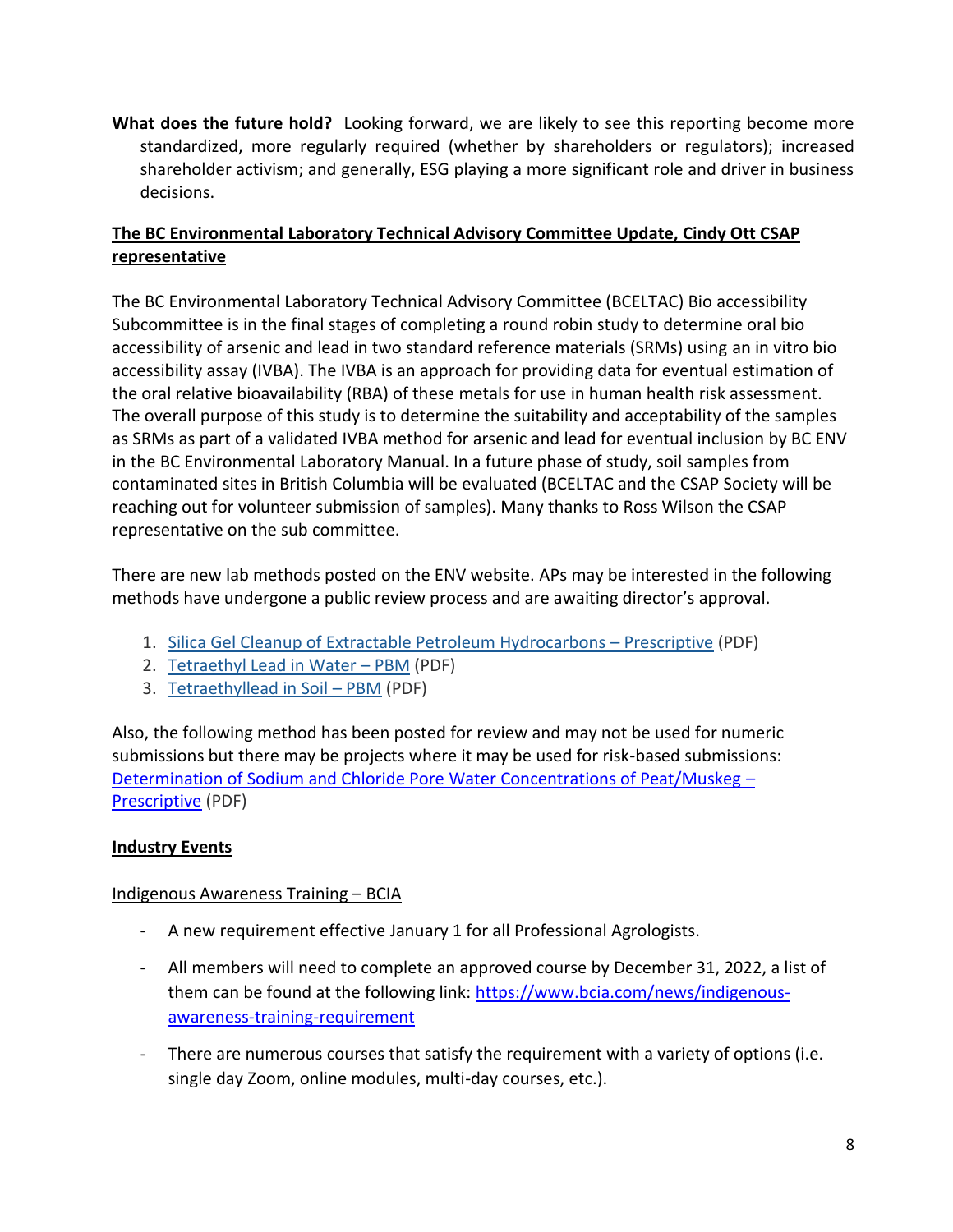## Professional Governance Act Overview – EGBC

- A one-hour webinar reviewing the new PGA that came into effect on February 1. Webinar is scheduled for March 8.
- <https://www.egbc.ca/Events/Events/2021/21MARPGA>
- There is no cost to attend, however, you must register for an account with EGBC prior to registering for the webinar.

## Modeling Groundwater Flow and Contaminant Transport at Mine Sites – EGBC

- This is a one-day webinar focusing on acid rock drainage and its impacts on groundwater and surface water.
- <https://www.egbc.ca/Events/Events/2021/21APRMGF>
- Webinar is on April 27 and seats are limited to 25 people. Cost is \$329 / \$379 depending on when you register.

## Contaminated Site Fundamentals – GeoEnviroPro

- A seven-module course on the fundamentals of contaminated sites science, engineering and regulation. A Certificate of Course Completion is available after finishing the modules.
- <https://geoenviropro.com/trainings/cs-fundamentals-from-investigation-through-closure/>
- Cost depends on how many modules a person registers for, \$250 \$895, with a discount available for GeoEnviroPro members.
- Course begins on April 6 and completes on April 30.

## Delineation, Remediation and Risk Management of Petroleum Hydrocarbon Impacts on Soil and Groundwater – EPIC Training

- Two-day online course focusing on investigation and remediation techniques for petroleum hydrocarbon impacts as well as a brief overview of risk assessment options.
- April 29-30, Cost \$1,295.
- [https://www.epictraining.ca/online-courses/environmental-engineering/delineation](https://www.epictraining.ca/online-courses/environmental-engineering/delineation-remediation-and-risk-management-of-petroleum-hydrocarbon-impacts-on-soil-and-groundwater/17755/)[remediation-and-risk-management-of-petroleum-hydrocarbon-impacts-on-soil-and](https://www.epictraining.ca/online-courses/environmental-engineering/delineation-remediation-and-risk-management-of-petroleum-hydrocarbon-impacts-on-soil-and-groundwater/17755/)[groundwater/17755/](https://www.epictraining.ca/online-courses/environmental-engineering/delineation-remediation-and-risk-management-of-petroleum-hydrocarbon-impacts-on-soil-and-groundwater/17755/)

### Environmental Bioremediation – EPIC Training

- A web series including four webinars on various aspects of both in situ and ex situ bioremediation techniques and considerations.
- Hosted virtually May 25 28. Cost \$560.